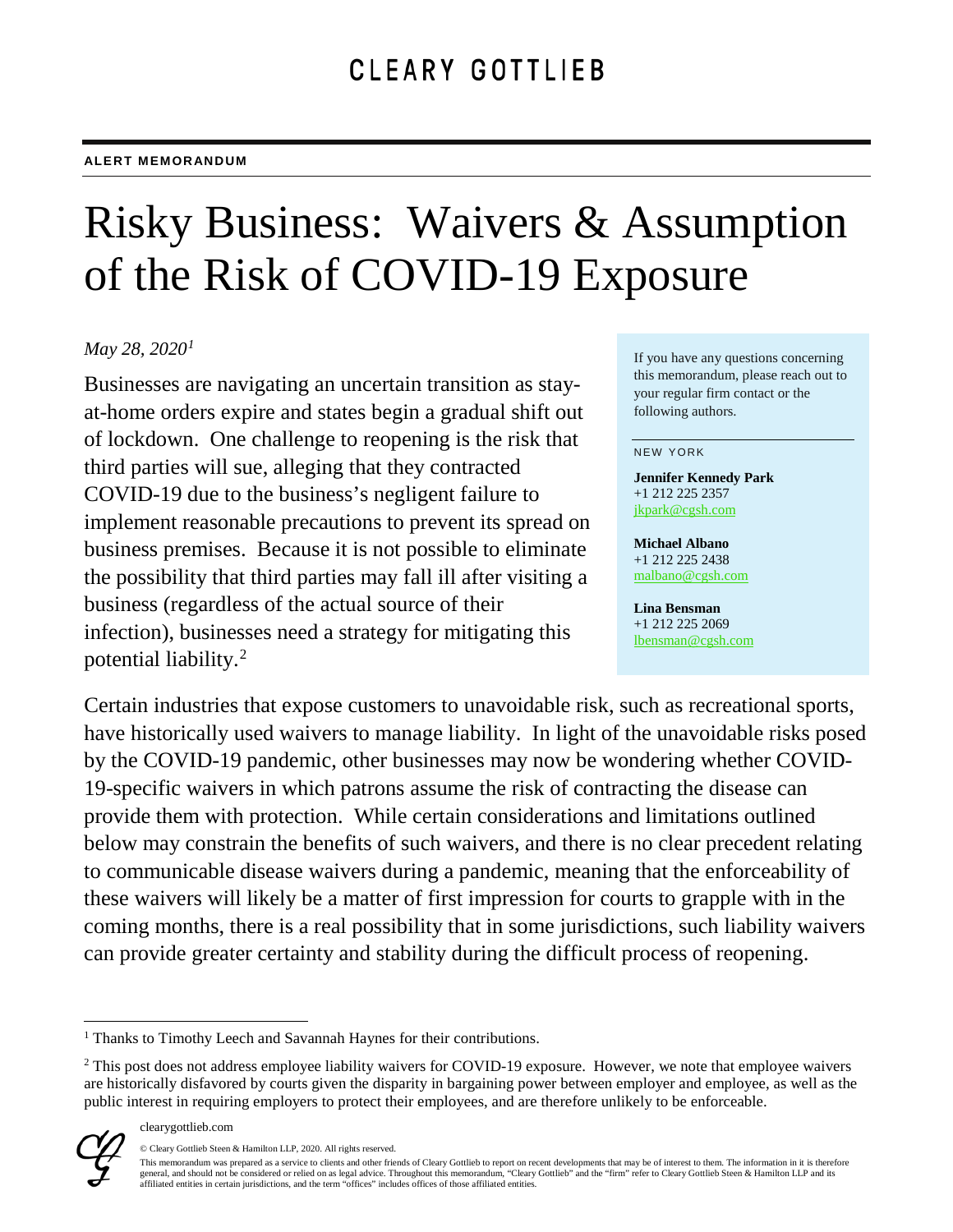### *Liability Waivers – Express Assumption of Risk*

While state law on the enforceability of liability waivers in which patrons expressly assume certain risk varies by jurisdiction,<sup>[3](#page-1-0)</sup> where waivers can be enforced, courts generally consider the following factors in determining whether a waiver will be upheld:<sup>[4](#page-1-1)</sup>

**(1) Clearly Defined Risks**. It must be clear from the terms of the agreement that the parties intended to cover the particular conduct of the business that caused the harm in order for the business to be protected from liability. If the language of the waiver is overbroad (so that it attempts to insulate the business from every form of potential liability), it may be deemed unenforceable.<sup>[5](#page-1-2)</sup>

Businesses should be careful to avoid ambiguous language, including in particular provisions purporting to cover liability for "inherent risks" associated with the business. Where the business drafts the waiver, its terms (and therefore any ambiguities) will usually be strictly construed against the business. Therefore, if it is arguable that the harm suffered by a patron would not reasonably be considered as resulting from an inherent risk associated with the business—for instance, where the harm results from COVID-19 exposure—a waiver using this "inherent risk" terminology will likely not insulate the business from liability.<sup>[6](#page-1-3)</sup>

Businesses should therefore, at a minimum, ensure that their COVID-19 waivers define the risks being assumed as those specifically related to COVID-19 exposure on business premises. Given the prominent coverage of the COVID-19 pandemic, it will likely be difficult for a customer to argue that she did not understand what risks (namely, illness) were contemplated by a waiver addressing "exposure to COVID-19." The harder question for businesses is whether to further specify the COVID-19 risks associated with particular choices made by the business. In a suit over COVID-19 exposure, a plaintiff will have to allege specific acts or omissions by the business that caused the plaintiff's exposure. Drafting waivers to relieve liability for those specific acts or omissions may therefore be more effective than including general exculpatory language purporting to cover all COVID-19 exposure risks.

<span id="page-1-0"></span><sup>&</sup>lt;sup>3</sup> In fact, in some states, such as Virginia and Louisiana, liability waivers of any kind may not be enforceable.

<span id="page-1-1"></span><sup>4</sup> *See, e.g.*, *Copeland v. Healthsouth/Methodist Rehab. Hosp., LP*, 565 S.W.3d 260 (Tenn. 2018); *Gross v. Sweet*, 49 N.Y.2d 102, 400 N.E.2d 306 (1979); *Barnes v. New Hampshire Karting Ass'n, Inc.*, 128 N.H. 102, 509 A.2d 151 (1986); *Tunkl v. Regents of Univ. of Cal.*, 60 Cal. 2d 92, 383 P.2d 441 (1963).

<span id="page-1-2"></span><sup>5</sup> *See, e.g.*, *Copeland*, 565 S.W.3d at 277 (finding the following waiver provision overbroad, ambiguous and unenforceable: "Client does hereby release and forever discharge [defendant] ... from any and all claims, suits, rights, interests, demands, actions, causes of action, liabilities, accident, injury (including death), costs, fees, expenses and any and all other damages or losses of any kind whatsoever, whether to person or property ... arising out of, incidental to, associated with, or in any way related to any transportation services provided to Client by [defendant]").

<span id="page-1-3"></span><sup>6</sup> *See, e.g.*, *Stone v. Live Time Fitness, Inc.*, 411 P.3d 225, 230-31 (Colo. Ct. App., 2016) (finding that, due to the a gym's use of "inherent risk" language and focus on injuries resulting from the use of exercise equipment in its liability waiver, "one could reasonably conclude that by signing the [waiver] he or she was waiving claims based only on the inherent risks of injury related to fitness activities" and not those based on tripping over an unsecured electric cord in the facility's restroom).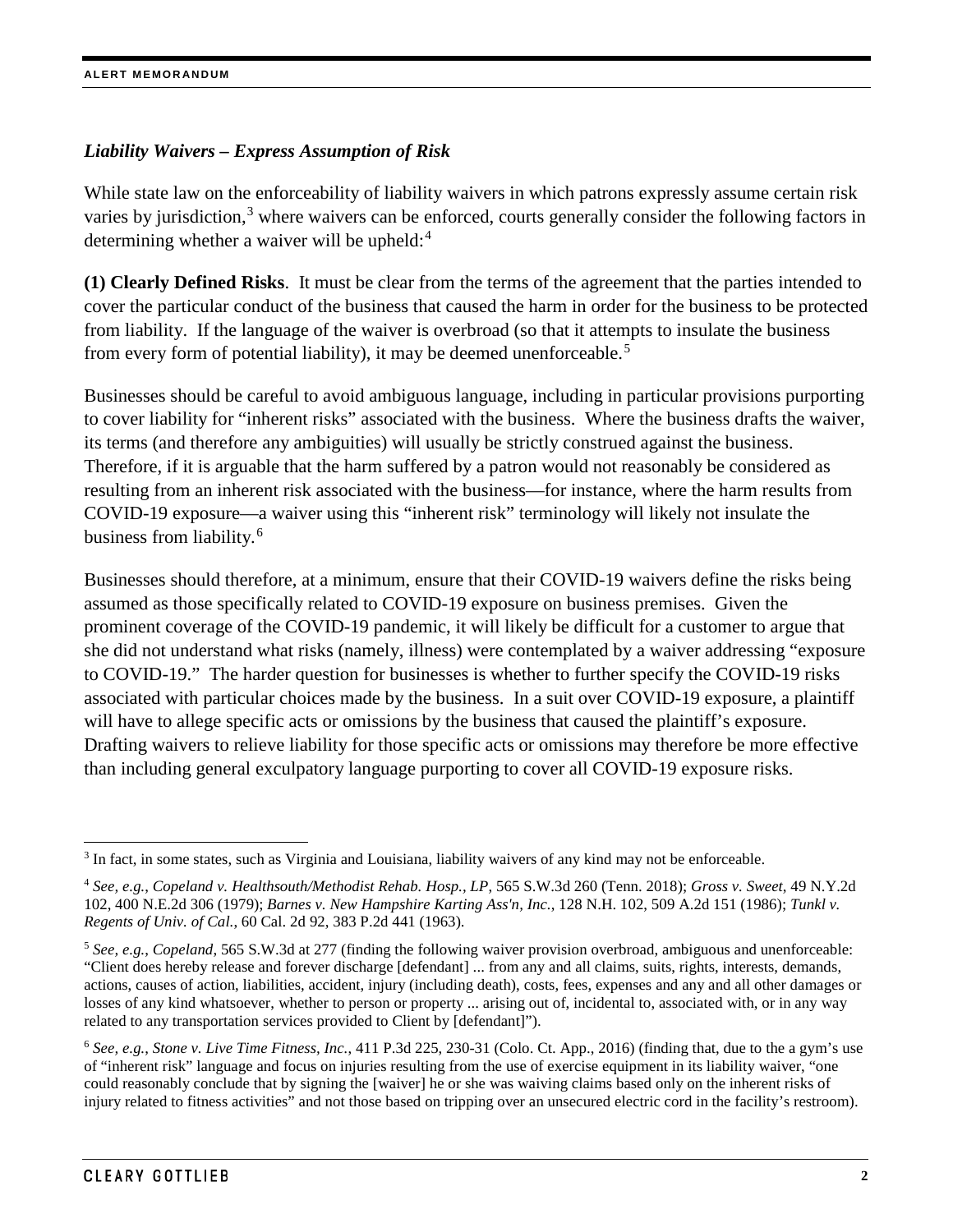**(2) Clear Acceptance**. It must be clear that the third party not only agreed to (i.e. signed) the waiver, but also that she was in fact aware of and understood what she was agreeing to in order for the court to find that she expressly assumed the risk contemplated in the waiver. Exculpatory language included in fine print that is unlikely to be read (e.g., on the back of a ticket), on documents that are not typically considered binding contracts (e.g., receipts), or on documents that patrons are not required to sign (e.g., pamphlets distributed to customers as they enter the premises) are less likely to relieve a business of liability based on the risks described in the waiver.

**(3) Disparity in Bargaining Power**. An express assumption of risk will not be enforceable where there is such disparity in bargaining power between the parties that the agreement does not represent a free choice on the part of the signatory. While there is no precise rule for when a patron's bargaining power is sufficient, two important criteria are (1) the importance of the service at issue for the physical or economic well-being of the party signing the agreement and (2) the amount of free choice the signing party has in seeking alternate services.

This inquiry is highly fact-specific and the outcome will vary significantly depending on the nature of the business in question. Businesses should consider whether a decrease in available alternatives due to COVID-19 (e.g., competitors going out of business, reduced hours or capacity at alternative businesses) will arguably increase their bargaining power relative to customers, and whether there are available strategies for counterbalancing this disparity (e.g., providing advance notice of waiver requirements before customers arrive at business premises, providing alternatives to on-site service such as deliveries, virtual programs, etc.).

Certain jurisdictions, however, heavily disfavor the use of "take-it or leave-it" exculpatory provisions where the party signing the agreement has no opportunity to bargain.<sup>[7](#page-2-0)</sup>

**(4) Public Policy**. Courts are unlikely to give effect to a waiver where the assumption of risk is contrary to public policy. This inquiry generally turns on how important the business's services are to the public and how many alternatives are available.

- *Gross Negligence or Reckless Conduct*: As a matter of public policy, a party may not exempt itself from tort liability for harm caused by that party's gross negligence or reckless conduct. Demonstrating that a business treated its customers or third-party visitors recklessly or with gross negligence is typically a high bar to clear, but the evolving guidance on COVID-19 may make reasonableness (i.e., non-negligent conduct) a moving target.
- *Duty of Public Service*: A business charged with a duty of public service will likely not be able to escape liability through express assumption of risk.

<span id="page-2-0"></span> <sup>7</sup> *See, e.g.*, *Atkins v. Swimwest Family Fitness Center*, 691 N.W.2d 334 (Wis. 2005) (exculpatory provision found unenforceable in wrongful death suit against instructional swimming facility where the waver did not provide for an opportunity to bargain).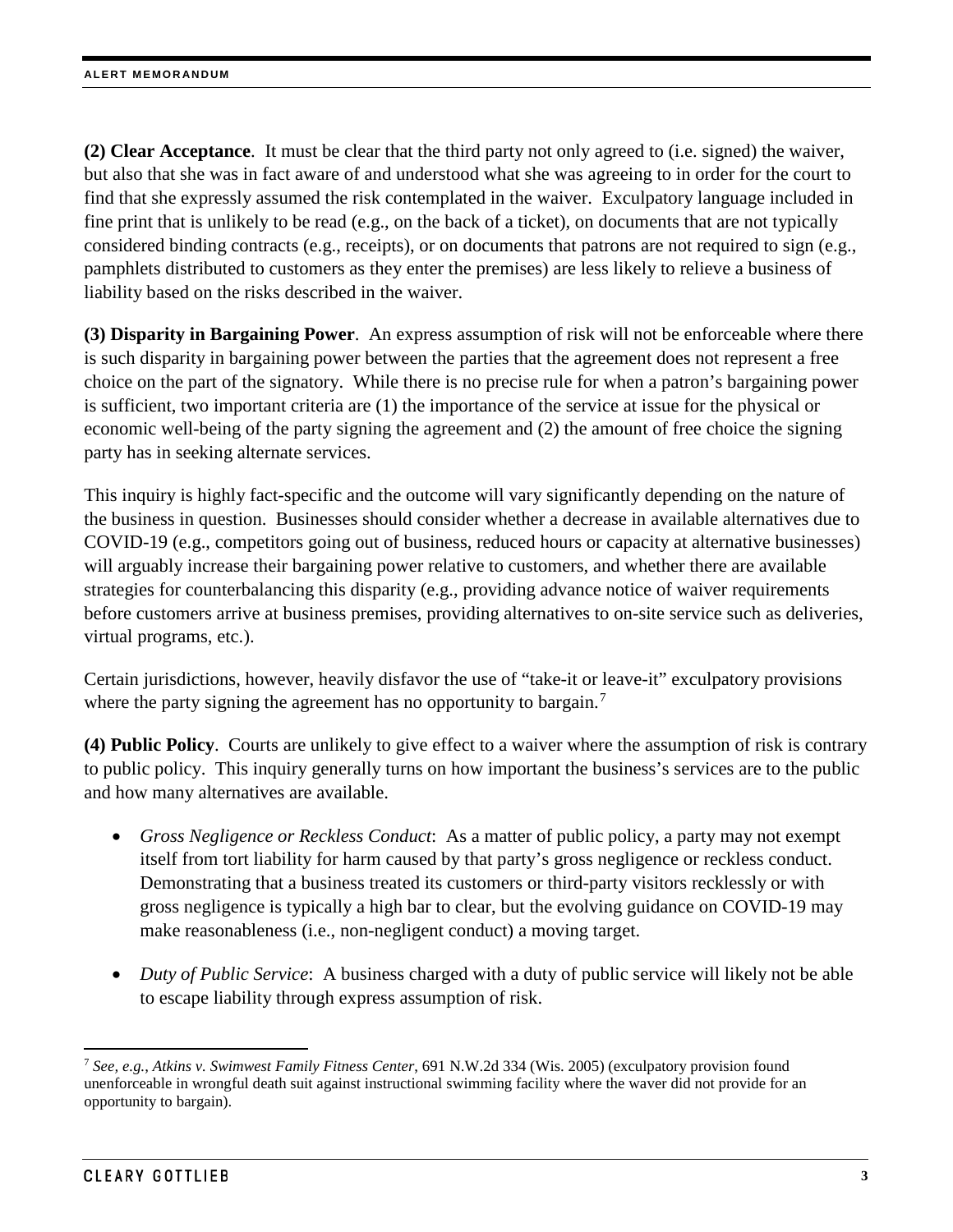- *Public Regulation*: For businesses in industries that are suitable for public regulation,<sup>[8](#page-3-0)</sup> or where a waiver would work to undermine duties imposed by federal, state or common law, an express assumption of risk by customers will likely be void as contrary to public policy. In particular, waivers that try to eliminate liability for failure to comply with federal, state or municipal COVID-19 laws (e.g., requirements to wear masks, social distancing requirements) seem unlikely to be enforceable.
- *Matters of Public Necessity*: Waivers that impact matters of practical necessity or services of great importance to the public will likely be found unenforceable.

While it can be difficult to predict a court's analysis of the public policy factor, the following types of businesses have been discussed as implicating public policy concerns and thus unlikely to be able to rely on waivers: (1) hospitals; (2) hotels; (3) childcare providers; (4) common carriers; and (5) public utility companies.[9](#page-3-1) In contrast, certain types of non-essential businesses have been found to *not* implicate public policy concerns and thus waivers have been upheld: (1) investment firms and (2) recreational sporting facilities (e.g., ski resorts, races, scuba diving, drag race facilities).<sup>[10](#page-3-2)</sup>

The nature of the business is more important to this factor than the specific acts or omissions of the business. Businesses that provide a necessary service for which no reasonable alternatives exist should expect that enforcing liability waivers will be an uphill battle.

## *The Special Case of COVID-19*

In the unprecedented era of COVID-19, predictions based on past litigation trends are challenging. The United States has never seen a pandemic of this sort in modern times and thus case law in the context of such a disease is limited. In particular, express assumption of risk has not been applied in the communicable disease context, making previous judicial guidance on the enforceability of waivers of

<span id="page-3-2"></span><sup>10</sup> *See, e.g.*, *Wolf v. Ford*, 335 Md. 525, 644 A.2d 522 (1994) (investment firm); *McGrath v. SNH Dev., Inc.*, 158 N.H. 540, 969 A.2d 392 (2009) (ski resort); *Winterstein v. Wilcom*, 16 Md. App. 130, 293 A.2d 821 (1972) (drag race facility).

<span id="page-3-0"></span><sup>&</sup>lt;sup>8</sup> While the phrase "suitable for public regulation" is somewhat ambiguous, the core of this inquiry is whether the presence of public regulations demonstrates a public interest in this industry which would be adversely affected by the exculpatory language in question*. In re Mountain W. Indus., LLC*, 592 B.R. 871, 888 (Bankr. D. Utah 2018). Thus, where the industry in question is heavily regulated (e.g., airline industry), but the public interest supporting those regulations is not implicated by the exculpatory language (e.g., waiver in contract for sale of commercial airplane), the waiver may be deemed enforceable despite the fact that the business is subject to regulation. *See Delta Air Lines, Inc. v. Douglas Aircraft Co.*, 238 Cal. App. 2d 95, 104, 47 Cal. Rptr. 518, 524 (Ct. App. 1965) ("The fact that [the airline] is a regulated enterprise and carries passengers has no relevance to the present decision. The upholding of the exculpatory clause will not adversely affect rights of future passengers. They are not parties to the contract and their rights would not be compromised.").

<span id="page-3-1"></span><sup>9</sup> *See, e.g.*, *Tunkl*, 60 Cal. 2d at 98-99, n.10 (holding that hospitals are a "practical and crucial necessity" and noting that retail stores, restaurants, innkeepers and common carriers implicate similar public policy concerns); *Gavin W. v. YMCA of Metro. Los Angeles*, 106 Cal. App. 4th 662, 131 Cal. Rptr. 2d 168 (2003) (childcare provider); *Air Transp. Assocs. v. United States*, 221 F.2d 467 (9th Cir. 1955) (airport). While cases such as *Tunkl* indicate in dicta that businesses such as restaurants and retail stores implicate similar public policy concerns as hospital and common carriers, we are not aware of cases in which courts have conducted a detailed public policy analysis based on exculpatory language used by restaurants or retail stores.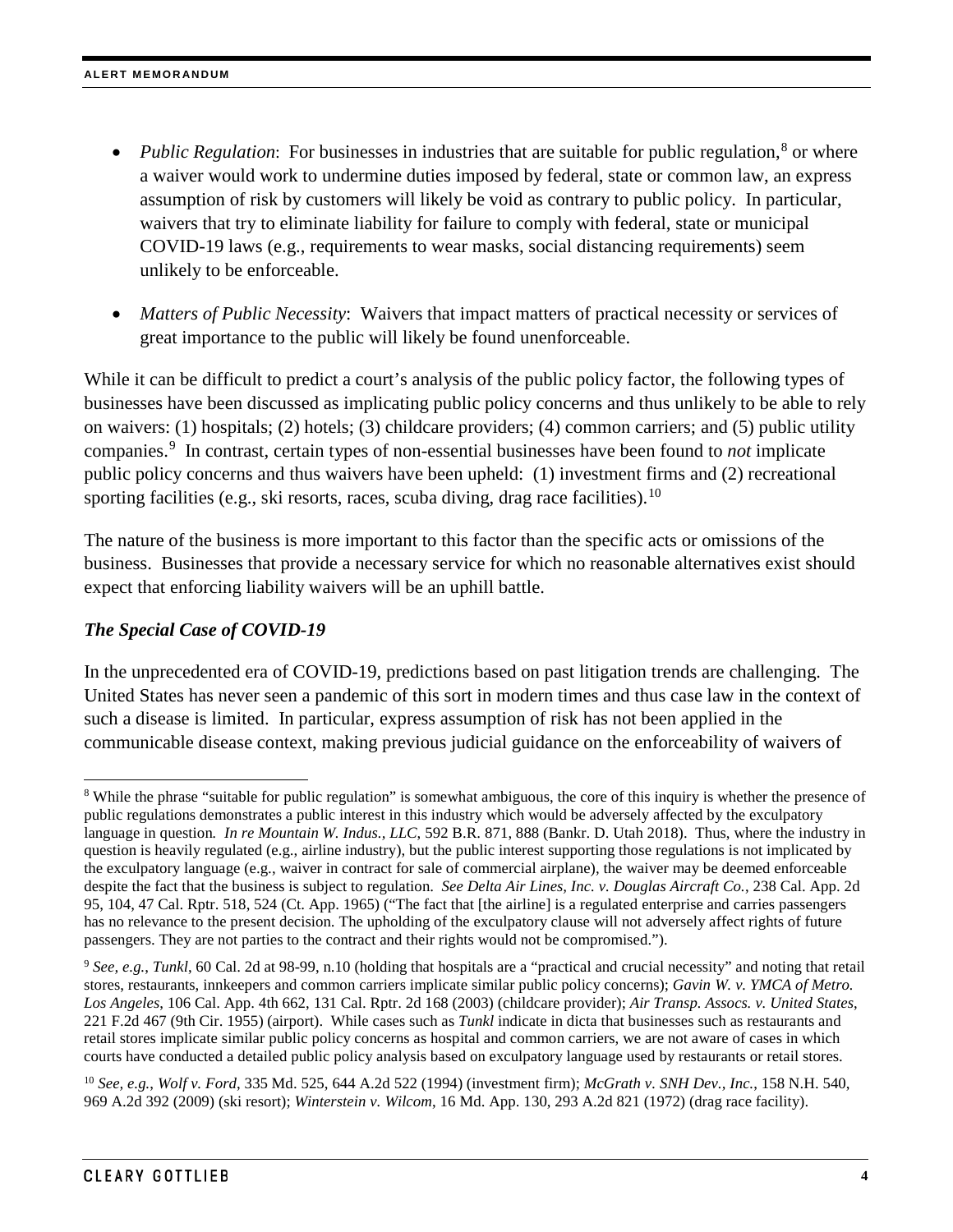limited predictive value. Moreover, the assumption of risk doctrine requires a court to consider the totality of the circumstances in reaching its decision, meaning that no single factor is determinative and that the particularities of the pandemic may lead to unprecedented outcomes.

The primary question a court will likely consider is whether COVID-19 exposure is the kind of risk that can be waived. There is typically no requirement that the risks a customer waives be specifically related to the nature of the business drafting the waiver. Rather, waivers are limited by the common law requirements noted above, namely that the type of risk assumed be specifically enumerated and the presumption against the use of general waivers of all potential liability. It therefore seems that COVID-19 waivers could be enforceable, provided that they are sufficiently concrete. Whether these waivers would be seen as contrary to public policy, however, is a separate issue that courts will have to confront, and may well result in inconsistent outcomes as courts attempt to balance the public's interests in preventing the spread of COVID-19, maintaining safe public spaces, and providing legal remedies for individuals exposed to COVID-19, against mitigating the chilling effect of legal risk on a reopening economy.

#### *Practical Considerations for Implementing COVID-19 Waivers*

Given the significant uncertainties inherent to the COVID-19 pandemic, businesses should seriously consider liability waivers. This will be a highly fact-specific decision that each business should make by considering the totality of its present circumstances, including the nature of its business, how it interacts with its customers, and whether peer businesses are taking similar steps. Businesses should also consider whether relying on liability waivers in this environment could result in reputational harm.

In the event that businesses decide to use COVID-19 liability waivers, they should consider the following to increase the likely effectiveness of their waivers:

- Require that customers sign these waivers before entering business premises, or when signing up for/renewing memberships, rather than including the relevant language on signs, in optional reading materials, or as part of commonly disregarded documents such as receipts.
	- o For businesses that rely on recurring memberships, clearly communicate with existing members regarding waivers and provide opportunities for members to agree to these terms before they return to business premises.
	- o Provide a designated area near the entrance of the business where customers who have not signed waivers in advance have an opportunity to review and sign waivers before entering business premises. Ensure that the designated area complies with best practices for mitigating the spread of COVID-19, and consider the following:
		- Allow for social distancing by customers reviewing waivers or waiting in line to do so.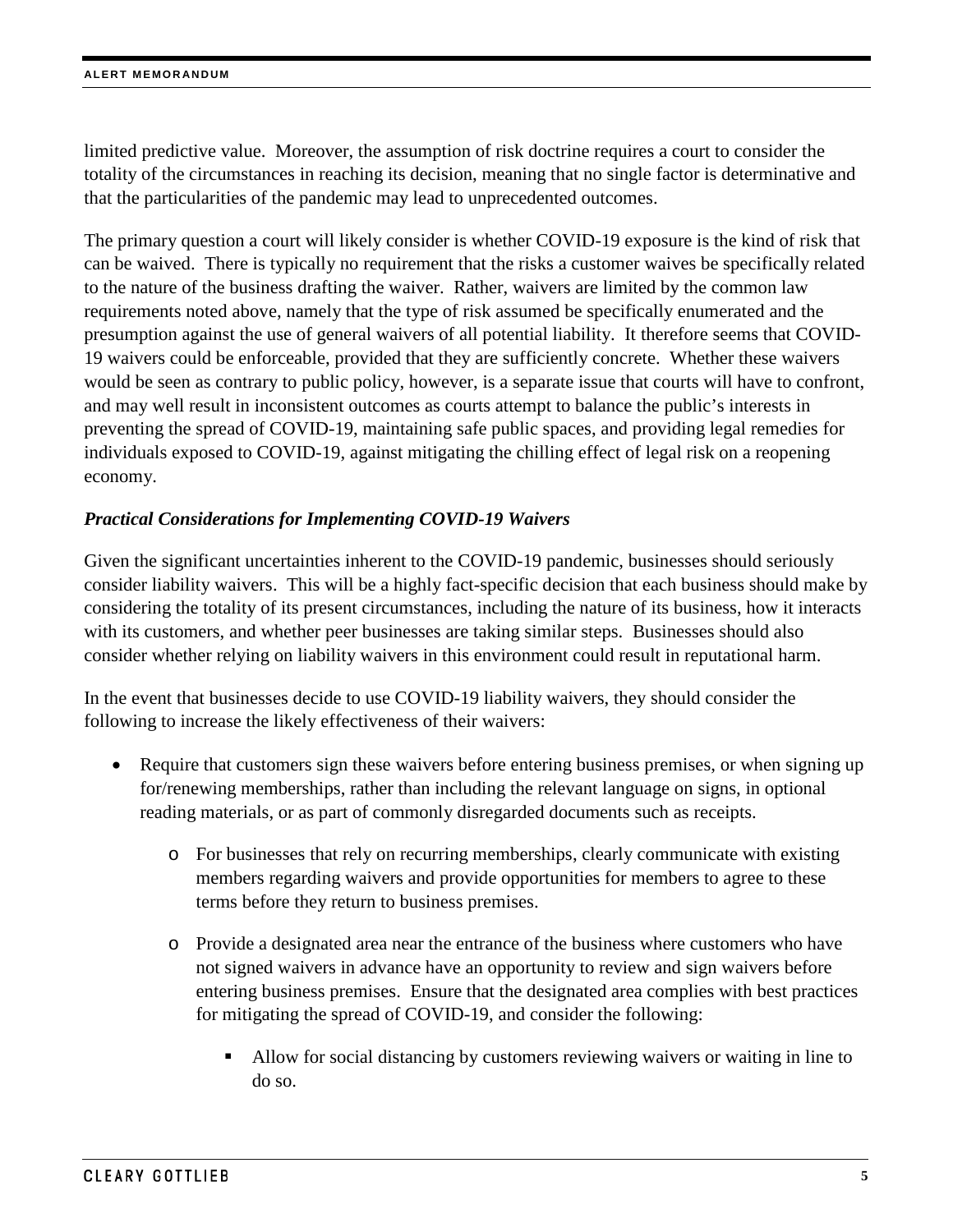- Where possible, provide safer methods for reviewing and signing waivers, such as offering single-use writing implements, or sterilize between uses.
- Follow federal, state and local guidance regarding the safety of employees who manage the designated area.
- Use large, obvious print for the relevant exculpatory language.
- Identify certain reliable sources of information (e.g., CDC, WHO, state-level public health agencies) and comply with the current guidance from those sources. Then describe the regulatory guidance reviewed and factored into the business's response to COVID-19 in the waiver. If possible, provide links to company websites with more detailed discussion of specific preventative measures.
	- o For all such regulatory guidance mentioned in the waiver form and on the company website, regularly monitor for updates to such guidance and update the company's response and website accordingly.
- Clearly identify the COVID-19-related risks being assumed by the party signing the waiver. Do not use general exculpatory language relating to any potential liability resulting from the business's conduct.
- Include language that covers harm resulting from negligence in connection with the business's efforts to prevent the spread of COVID-19. Do not include language attempting to insulate the business from liability for harm caused by the business's gross negligence, willful misconduct or reckless conduct, and consider carving these bases out of the exculpatory language explicitly.
	- o E.g., "I hereby exonerate [the business] from any and all liability for harm which may occur due to my exposure to COVID-19 on business premises, including harm resulting from [the business's] negligence, except for such harm as may result from [the business's] gross negligence, recklessness or willful misconduct."
- In the event that a customer chooses not to sign the waiver, do not permit the customer to enter business premises.
	- o In the event that a customer would like to discuss the waiver provisions prior to signing, prepare on-site management to walk customers through the agreement and answer any questions.

\* \* \*